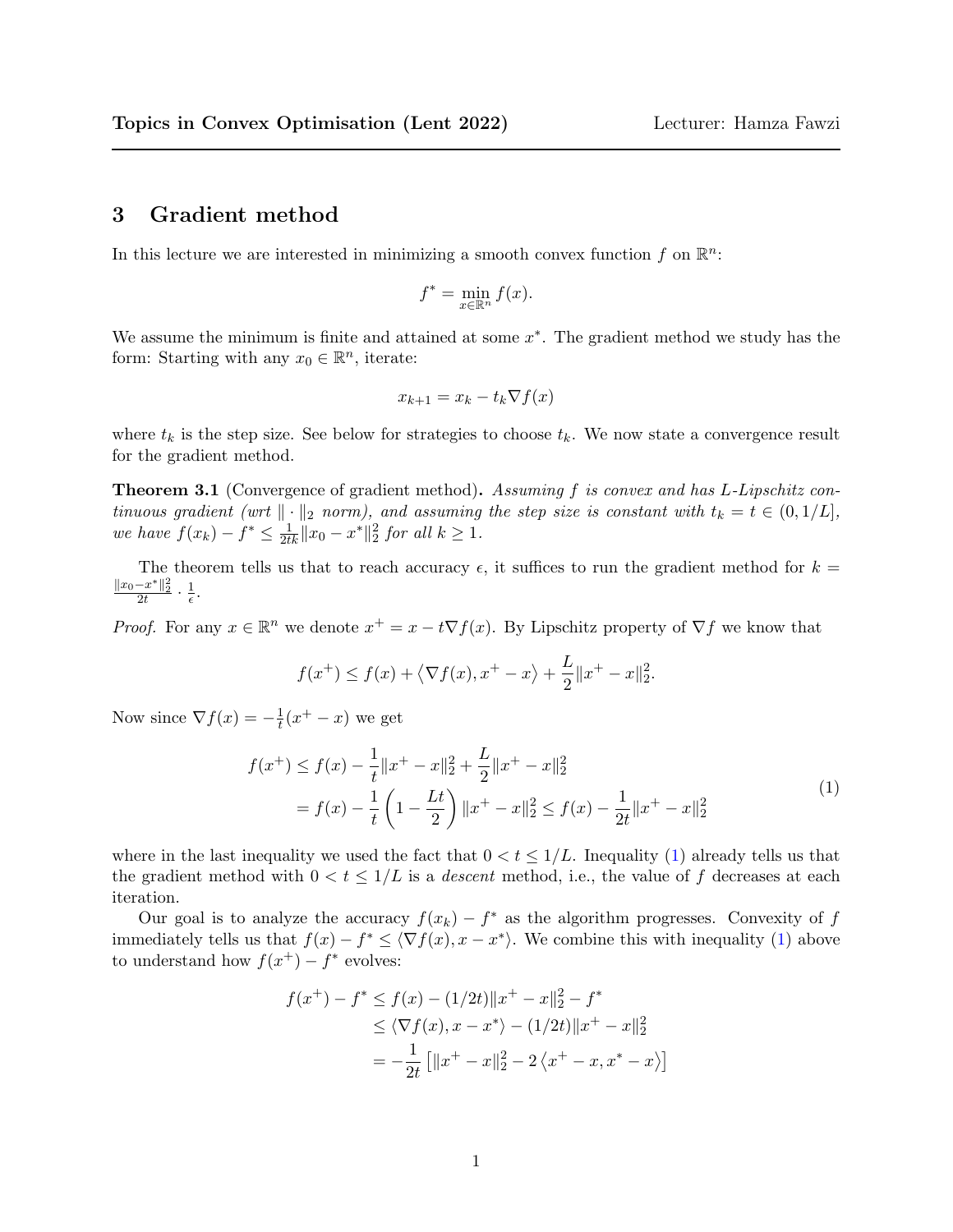where in the last equality we used the fact that  $\nabla f(x) = -(1/t)(x^+ - x)$ . Using the identity  $||a||_2^2 2 \langle a, b \rangle = ||a - b||_2^2 - ||b||_2^2$  note that the right-hand side above is equal to  $-\frac{1}{2i}$  $\frac{1}{2t}$   $\left[\|x^+ - x^*\|^2_2 - \|x - x^*\|^2_2\right].$ We have thus proved for any  $i$ :

$$
f(x_{i+1}) - f^* \le \frac{1}{2t} \left[ \|x_i - x^*\|_2^2 - \|x_{i+1} - x^*\|_2^2 \right].
$$

We sum this inequality for  $i = 0, \ldots, k - 1$  to get

$$
\sum_{i=0}^{k-1} (f(x_{i+1}) - f^*) \le \frac{1}{2t} \left[ \|x_0 - x^*\|_2^2 - \|x_k - x^*\|_2^2 \right] \le \frac{1}{2t} \|x_0 - x^*\|_2^2.
$$

Now since the function value decreases at each step we have  $f(x_k) \le f(x_{i+1})$  for all  $i = 0, \ldots, k-1$ and so

$$
f(x_k) - f^* \le \frac{1}{k} \sum_{i=0}^{k-1} (f(x_{i+1}) - f^*) \le \frac{1}{2kt} ||x_0 - x^*||_2^2.
$$

**Remark 1.** Nowhere in the proof did we actually use that  $x^*$  is a minimizer of f, and  $f^*$  is the minimum value! In fact, the proof gives an upper bound on  $f(x_k) - f(u)$  for any choice of  $u \in \mathbb{R}^n$ . It's just that  $f(x_k) - f(u)$  is not necessarily nonnegative so the theorem in this case only tells us that, "in the limit",  $f(x_k) - f(u)$  will become  $\leq 0$ .

Line search In practice, we don't usually keep the step size  $t$  constant, but we operate a so-called line search. There are two main strategies for line search:

- Exact line search: at iteration k, search for the value of  $t > 0$  that minimizes  $f(x_k t\nabla f(x_k))$ . This is a one-dimensional minimization problem. Finding the exact minimum can be expensive, and so often it is enough to use:
- Backtracking line search: starting from large enough  $t \leftarrow \hat{t}$  we keep decreasing t by  $t \leftarrow \beta t$ for some  $0 < \beta < 1$  until we satisfy a "sufficient-decrease" condition (typically called Armijo condition)

$$
f(x_k - t\nabla f(x_k)) \le f(x_k) - \alpha t \|\nabla f(x_k)\|_2^2
$$

where  $\alpha$  is a chosen constant  $\in (0, 1)$ , say  $\alpha = 1/2$ . Note that taking  $\alpha = 0$  just asks for a t that decreases the value of f.

Analysis for strongly convex functions For strongly convex functions, the gradient method has a linear convergence rate.

**Theorem 3.2.** Assume f is m-strongly convex and has L-Lipschitz continuous gradient with respect to the Euclidean norm  $\lVert \cdot \rVert_2$ . Then gradient method with constant step size  $t = 2/(m+L)$  produces *iterates*  $(x_k)$  that satisfy

<span id="page-1-0"></span>
$$
||x_k - x^*||_2 \le \left(\frac{\kappa - 1}{\kappa + 1}\right)^k ||x_0 - x^*||_2 \quad \text{and} \quad f(x_k) - f^* \le \frac{L}{2} \left(\frac{\kappa - 1}{\kappa + 1}\right)^{2k} ||x_0 - x^*||_2^2 \tag{2}
$$

where  $\kappa = L/m \geq 1$ .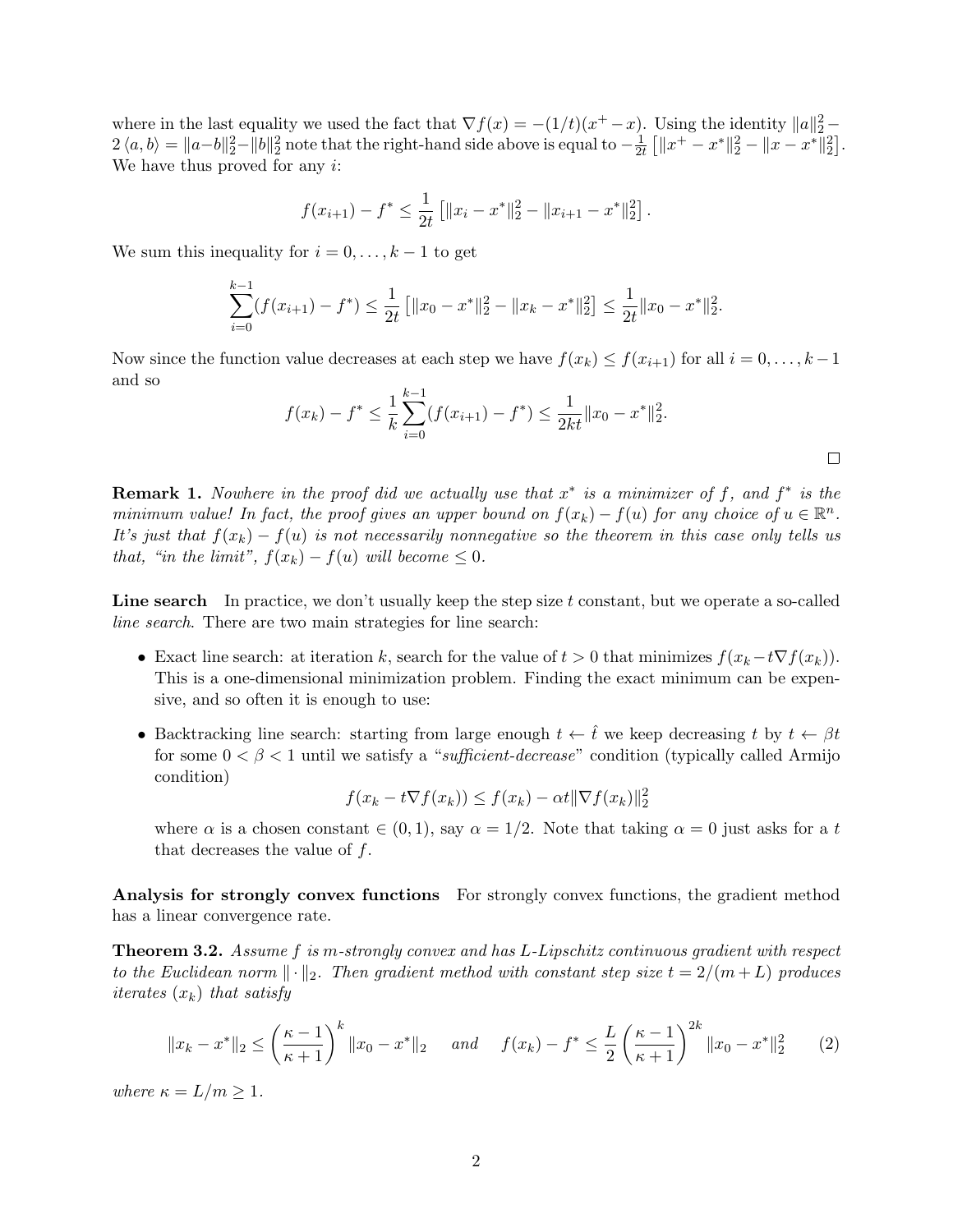Theorem above tells us that if we want to reach accuracy  $\epsilon$  on  $f(x_k) - f^*$ , it suffices to run the gradient method for  $k \gtrapprox \frac{L}{m}$  $\frac{L}{m} \log \left( \frac{1}{\epsilon} \right)$  $\frac{1}{\epsilon}$ ) iterations.

*Proof.* We are going to assume that  $f$  is twice differentiable for convenience (there are proofs that do not require this assumption). Also note that the bound on  $f(x_k) - f^*$  in [\(2\)](#page-1-0) follows directly from the bound on  $||x_k - x^*||_2$  since, by our smoothness assumption on f we have

$$
f(x_k) - f(x^*) \le \langle f(x^*), x_k - x^* \rangle + \frac{L}{2} \|x_k - x^*\|_2^2 = \frac{L}{2} \|x_k - x^*\|_2^2.
$$

We thus focus on proving the bound on  $||x_k - x^*||_2$ . By Taylor formula applied to  $\nabla f$  we know that

$$
\nabla f(x) = \underbrace{\nabla f(x^*)}_{=0} + \int_0^1 \nabla^2 f(x^* + \alpha(x - x^*)) (x - x^*) d\alpha = M(x - x^*),
$$

where  $M = \int_0^1 \nabla^2 f(x^* + \alpha(x - x^*)) d\alpha$  is a symmetric matrix. Recalling that  $x^+ = x - t \nabla f(x)$ , it thus follows that

$$
||x^{+} - x^{*}||_{2} = ||(I - tM)(x - x^{*})||_{2} \leq ||I - tM||_{2}||x - x^{*}||_{2}
$$

It suffices now to analyze the eigenvalues of  $I - tM$ . Our assumption on f tells us that  $mI \preceq$  $\nabla^2 f(y) \preceq L I$  for all y, and so, in particular all the eigenvalues of M are in  $[m, L]$ . Thus the eigenvalues of  $I-tM$  are all in  $[1-tL, 1-tm]$  and the spectral norm of  $I-tM$  is  $\gamma = \max\{|1-tL|, |1-tm|\}.$ The best choice of t is when  $1 - tL = -(1 - tm)$  which gives  $t = \frac{2}{m+1}$  $\frac{2}{m+L}$  and then  $\gamma = \frac{L-m}{L+m} = \frac{\kappa-1}{\kappa+1}$  $\overline{k+1}$ where  $\kappa = L/m$ . It then follows that  $||x_k - x^*||_2 \leq \left(\frac{\kappa-1}{\kappa+1}\right)^k ||x_0 - x^*||_2$ .  $\Box$ 

## Illustration

• Consider the gradient method applied to the function  $f(x) = \frac{1}{2} ||Ax - b||_2^2$  with  $A \in \mathbb{R}^{N \times n}$ and  $N > n$ , and A is full rank. We have  $\nabla f(x) = A^T(Ax - b)$  and  $\nabla^2 f(x) = A^T A$ . We see that f is m-strongly convex and L-smooth with  $m = \lambda_{\min}(A^T A) > 0$  (since A is full column rank) and  $L = \lambda_{\text{max}}(A^T A)$ . Figure below shows the convergence of the gradient method to the optimal value  $f^*$  ( $N = 400, n = 200$ ). We observe a linear convergence rate.



Figure 1: Gradient method for  $f(x) = (1/2) ||Ax - b||_2^2$  where  $A \in \mathbb{R}^{N \times n}$  is full column rank. We observe linear convergence.